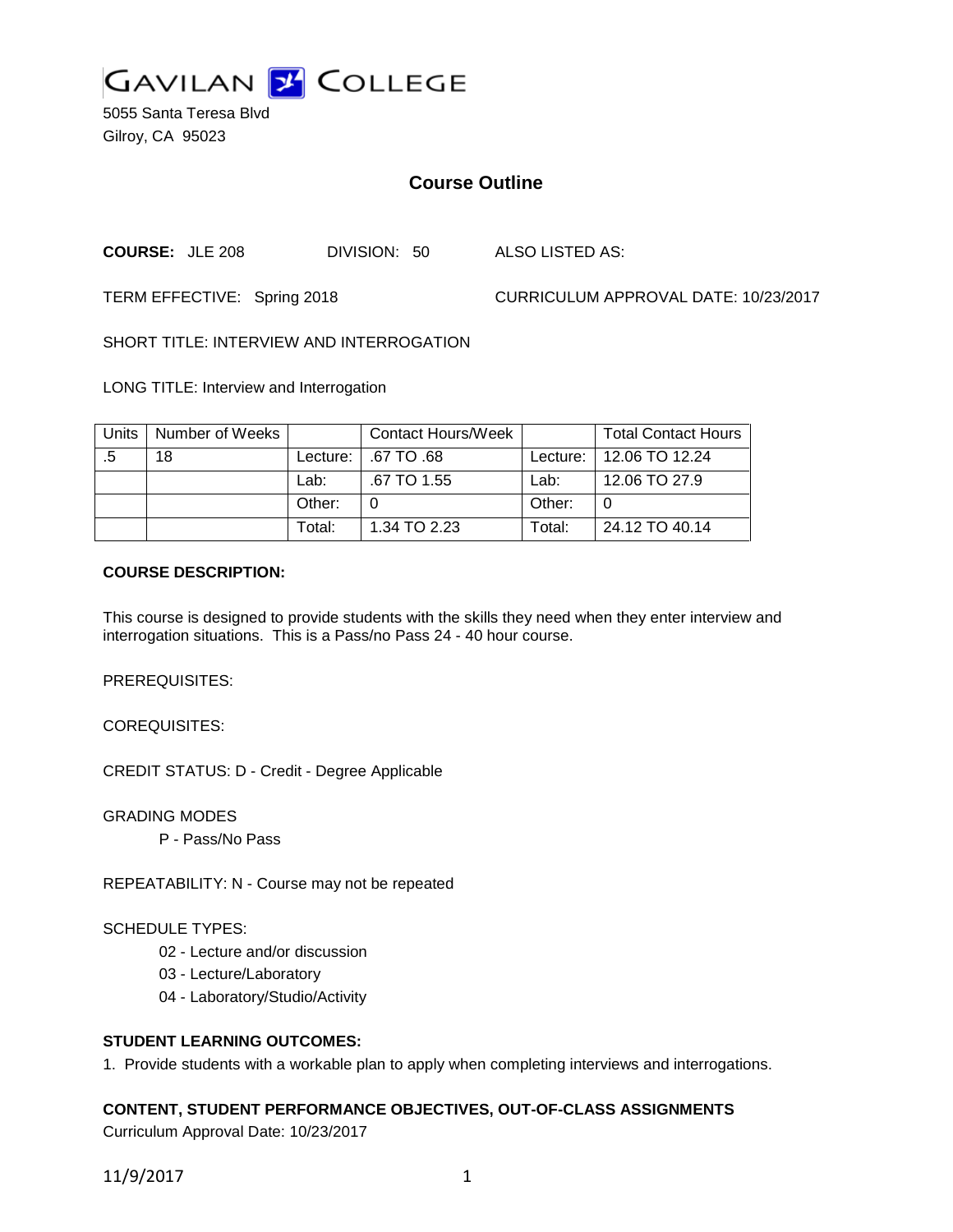Lecture Content:

Module I: Constitutional considerations

- A. 5th & 6th Amendments
	- 1. Voluntariness
	- 2. Totality of the Circumstances Test
	- 3. Interviewing within a prison/jail setting
- B. Case Law Due Process & Voluntariness
- C. Case Law Custodial Interrogation
	- 1. Miranda Warnings 5th Amendment
	- 2. Custody
	- 3. Interrogation
- D. Waiver of Miranda Warnings
	- 1. Invocation of Miranda Rights
- E. Exceptions to Miranda
	- 1. Public Safety
	- 2. Undercover Custodial Interrogation
	- 3. Right to Counsel (6th Amendment)

Module 2 - Legal Issues Concerning Interview and Interrogation

I. Constitutional considerations

Module 3: Communication

Goals during the Interview - Introduction

- 1. a. Rapport
	- b. Cooperation
	- c. Information
	- d. Confession
- 2. Interview Chronology, "The Plan"
	- a. Interview
	- b. Evaluation
	- c. Confrontation
	- d. Interrogation
	- e. Confession
	- f. Arrest and prison
	- g. Never forget, you are selling prison, that is a tough sell!!!
- 3. "The Plan"
	- a. Beginning
	- b. Middle
	- c. End

Module 4: Establishing Communication between the Interviewer and the Interviewee

- A. Definition of Communication
	- 1. Transactional Process of Creating Meaning
	- 2. Two or more people/Maximum amount of truthful information
- B. Components of Communication
	- 1. Content (what is said)
	- 2. Tone of Voice Component
	- 3. Non-Verbal Component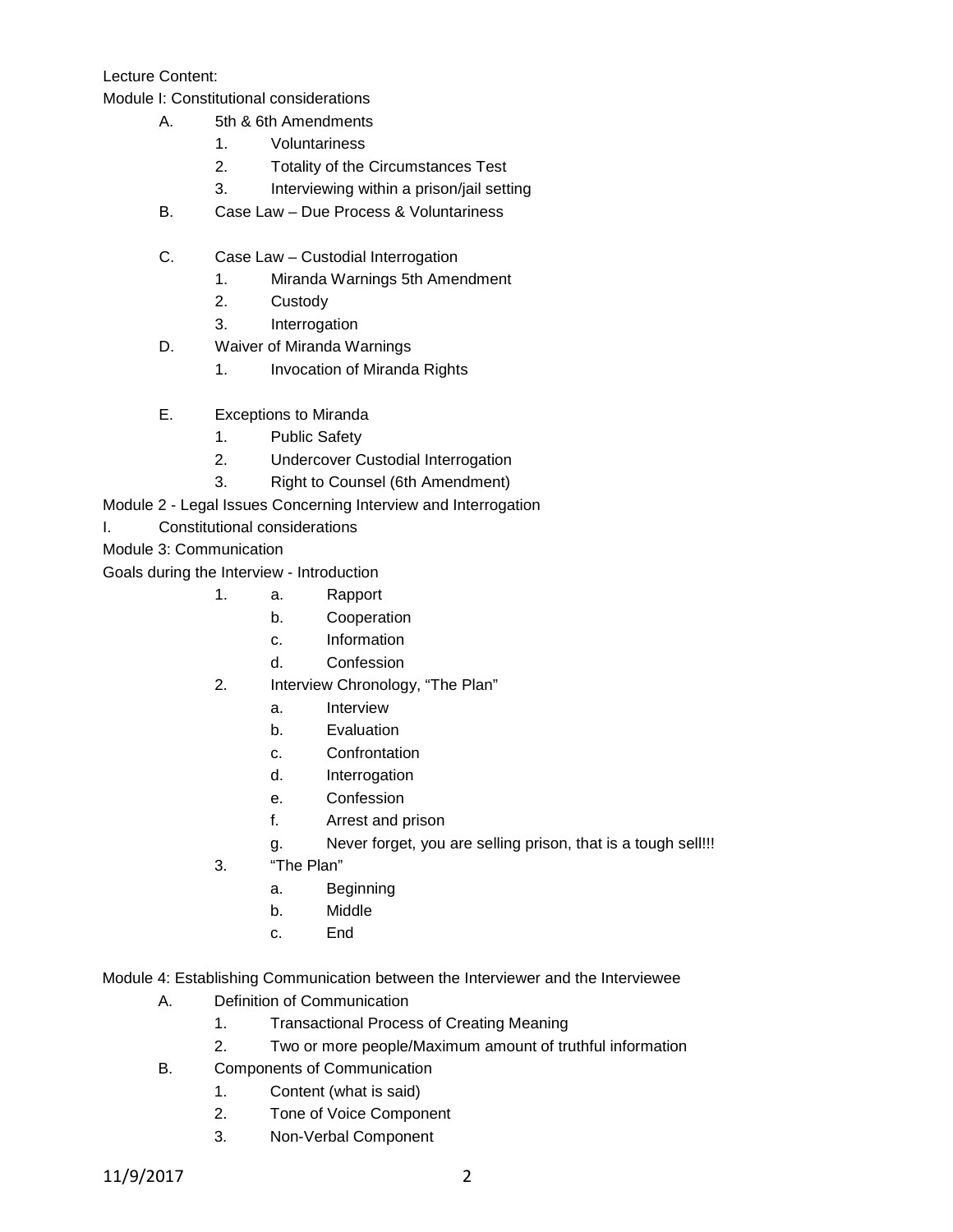- C. Reasons we fail
	- 1. Failure to consider the environment
	- 2. Interrogation Room Set-Up (Suspect Interview)
	- 3. Chair for suspect
- D. Listening
	- 1. Poor listeners
	- 2. Good listeners
	- 3. Remember, every message has two parts
- E. Communication Feedback Loop
	- 1. In every communication endeavor there is a "Sender"
	- 2. The "Sender" launches a question at the "Receiver"
	- 3. In order to enhance Communication, the Interviewer must confront the elements of

the Feedback Loop

- 4. Only when that dynamic is addressed will Communication occur
- 5. Remember, Beliefs = Behavior
- 6. First impressions form quickly
- F. How Do We Get Where We Want To Go?
	- 1. Stairway to Success/ "Earning the Right"

Module 4: Non-Verbal Behavior & Neurolinguistic Programming/Possible Indicators of Deception

- I. Non-Verbal Behavior, (NVB)
	- A. ALERT REGARDING NVB
- B. NVB Research
	- C. The Four Domains
	- D. NVB and Evolution
- E. The Brain and NVB
- F. Factors Effecting NVB
- G. Typical/routine body movements identified
- H. Possible NVB Indicators of Deceptions
- II. Neurolinguistics Programming (NLP) NVB that concerns the movement of the eyes upon questioning
	- A. Origin of NLP
- B. NLP/What is it?
- C. NLP/Representational Systems
	- D. NLP/Eye Movement
	- E. NLP Eyes as "POSSIBLE" indicators of deception
- Module 5: Victim/Witness Interviewing & The Cognitive Interview
- I. Victim/Witness interviewing (V/W)
	- A. Reality Interviews
- B. Never forget this regarding V/W interviewing
- C. MEMORY The paramount dynamic at play when interviewing
	- D. Three stages of memory
- E. Factors effecting memory retention/retrieval
- I. Cognitive Interviewing Techniques

Module 6: VERBAL COMMUNICATION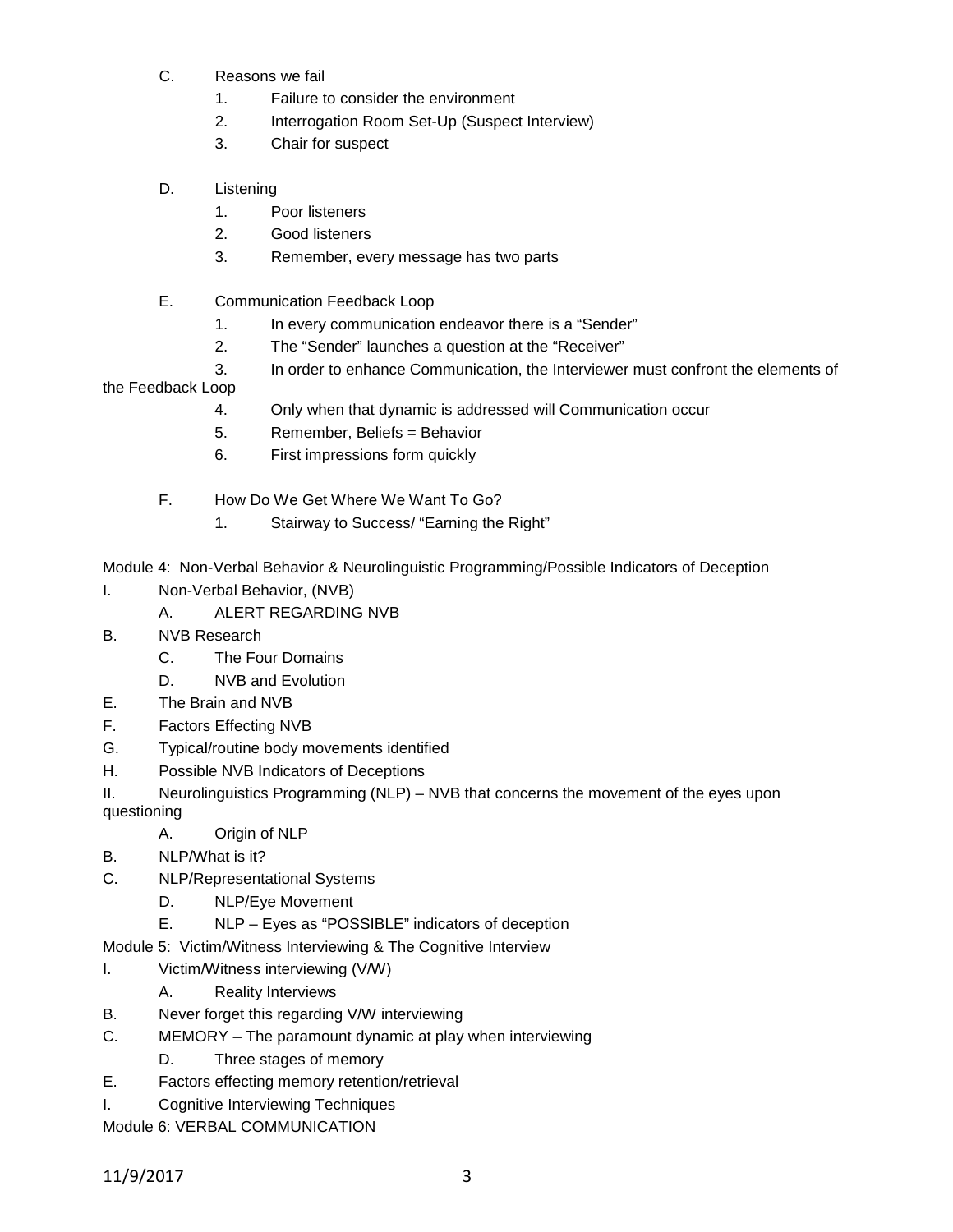- I. Deception and Lying
- A. Direct Lies
- B. Indirect Lies/Lies of Omission
- C. INCONSISTECY & EVASION
- D. Language-Survival-Self Defense
- E. Nature of bas answers
- F. VOCALIZATIONS/SPECIFIC VOCAL SOUNDS, SEPARATE FROM LANGUAGE

Module 7: Interview/Interrogation Preparation; Questioning Dynamics

- I. Interview & Interrogation Preparation
- A. HAVE A PLAN
- B. Points to Ponder
- II. Questioning Dynamics/The Art of Asking Questions (Not as simple as it sounds)
- A. Needs Statement
- B. Interview Phases
- III. Interview Fundamentals

# A. Roll Play

Module 7: INTERROGATION – FINAL STEP TO OBTAIN CONFESSION

- I. Interrogation The "End" section of the Interview Continuum, "The Plan"
- II. TRANSITION TO INTERROGATION
- III. THE INTERROGATION FOUR STEP PLAN
- A. Step 1 The CONFRONTATION
- B. Step 2 Cut Off Denials
- C. Step 3 Interrogators Present Their Keys, Themes, and Arguments
- D. Step 4 Alternative or Closing question as subject appears to succumb to the Interrogation
- IV. Why Do We Fail as Interrogators
- V. Confession

Lab Content:

- Module 8: Role Play Scenarios
- I. Students will be instructed to find a partner within the class.

A. Each student will be provided a short scenario describing a particular crime. Students will be informed that during the Role Play, each student will be the LEO pursuant to the crime scenario in their hand. Their partner will become

the subject/interviewee in the scenario and vice versa.

- B. This Role Play will concern only Interrogation, the topic covered
- C. Each Role Play, between partners, will begin with a CONFRONTATION, followed by CUT-OFF of denials and then

continuing into KEYS, THEMES and ARGUMENTS.

- D. Each student Interviewer will be timed
- E. Instructor wants to observe an effective CONFRONTATION, followed by an aggressive CUT-OFF of denials and then

rolling into appropriate KEYS, THEMES and ARGUMENTS, for the respective scenarios.

Instructor will also observe, who among the students, will be the first to resort to asking more questions during the Role

Play, even though there is no questioning during Interrogation until a Confession is obtained.

## **METHODS OF INSTRUCTION:**

Lecture Lab Class Exercises Scenario Training Demonstration Class Participation

## **OUT OF CLASS ASSIGNMENTS:**

11/9/2017 4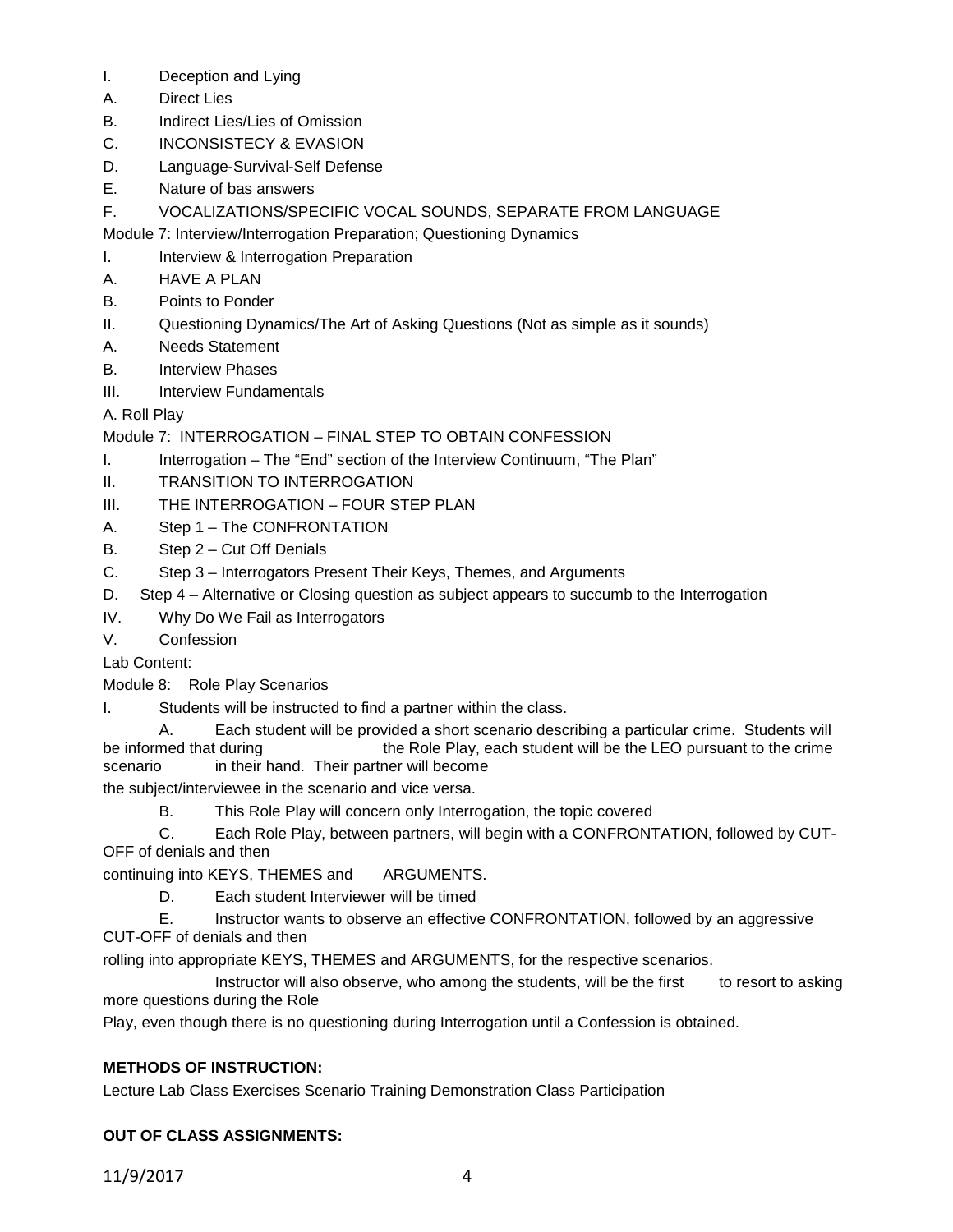Required Outside Hours: Assignment Description: Students will practice their given scenario prior to the Lab portion of class.

#### **METHODS OF EVALUATION:**

Skill demonstrations Percent of total grade: 50.00 % Class participation during scenario training in interview and interrogation presentation. Problem-solving assignments Percent of total grade: 20.00 % Problem solving class exercise with a non willing subject at an interrogation. (Mock Scenario) Objective examinations Percent of total grade: 40.00 % Skills examinations during Scenario testing of mock interviews and interrogations.

### **REPRESENTATIVE TEXTBOOKS:**

Recommended Representative Textbooks POST . California Penal Code . California : California ,2017. Reading Level of Text, Grade: 12 Required Other Texts and Materials Instructor Handouts

#### **ARTICULATION and CERTIFICATE INFORMATION**

Associate Degree: CSU GE: IGETC: CSU TRANSFER: Not Transferable UC TRANSFER: Not Transferable

### SUPPLEMENTAL DATA:

Basic Skills: N Classification: Y Noncredit Category: Y Cooperative Education: Program Status: 2 Stand-alone Special Class Status: N CAN: CAN Sequence: CSU Crosswalk Course Department: CSU Crosswalk Course Number: Prior to College Level: Y Non Credit Enhanced Funding: N Funding Agency Code: Y In-Service: N Occupational Course: C Maximum Hours: 40

11/9/2017 5